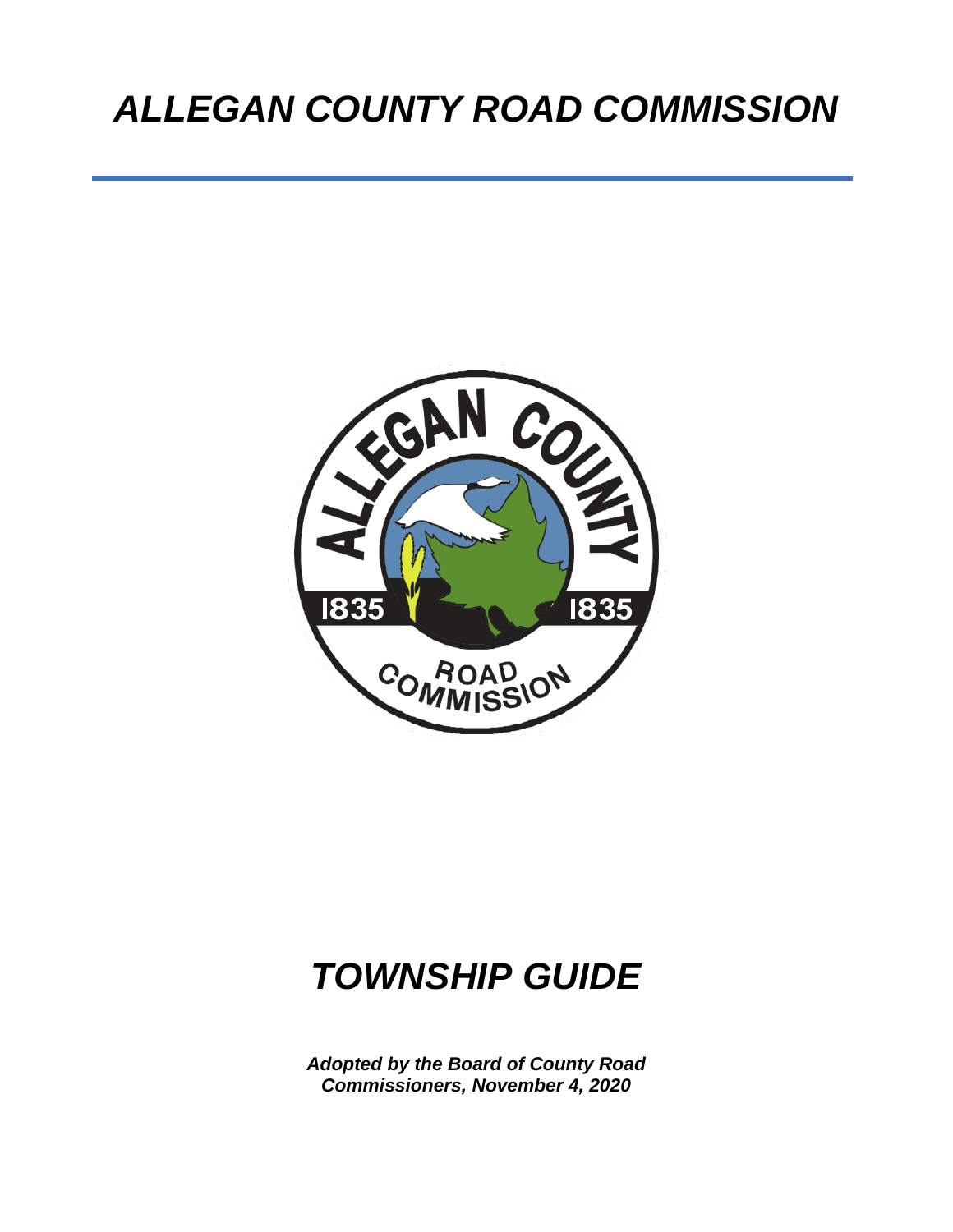

# *TABLE OF CONTENTS*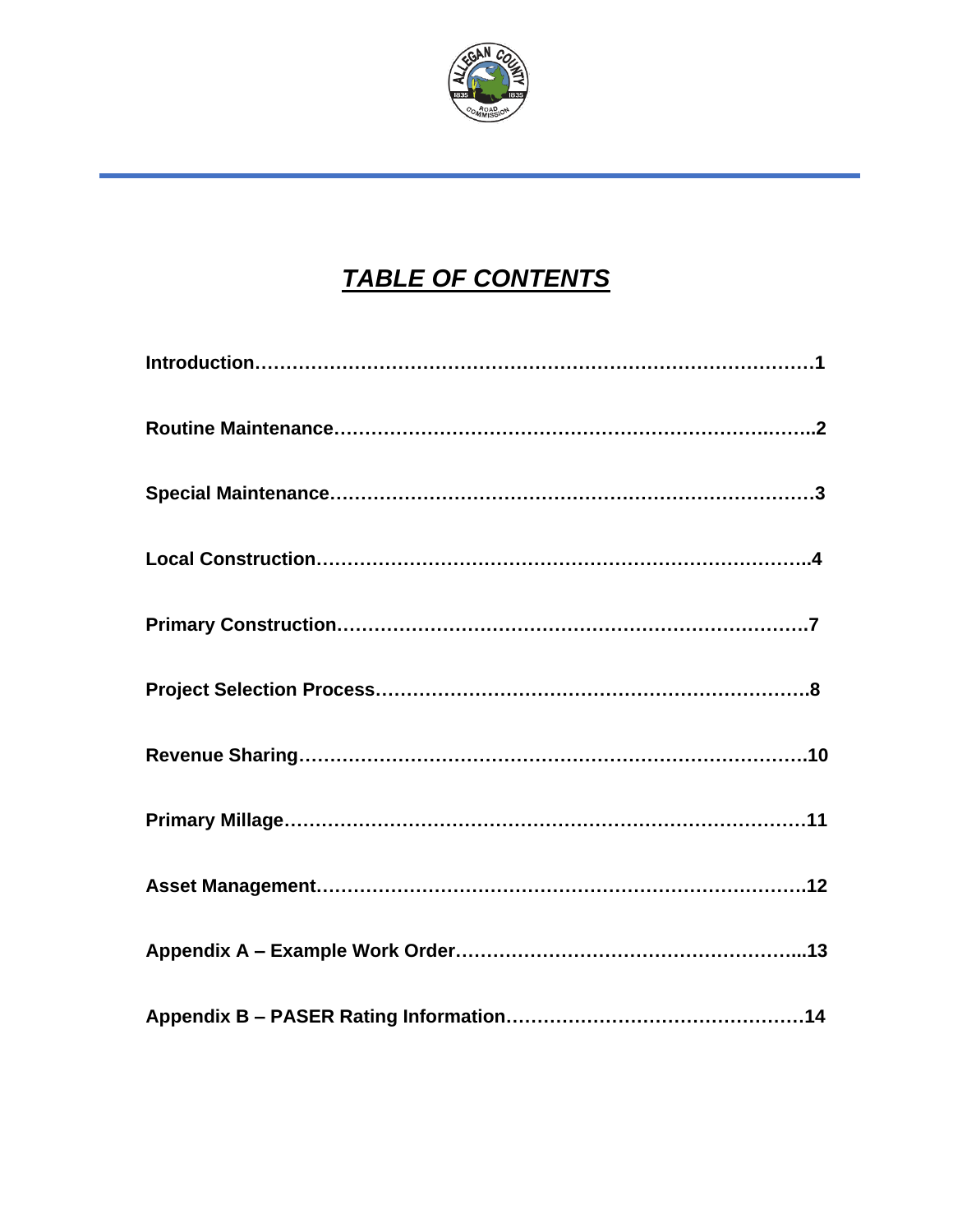

### **1. INTRODUCTION**

Whether you are new to township government or have many years of experience, we hope this guide will be a help to you throughout your career. The Allegan County Road Commission has strived to maintain positive relationships with our township partners and developed this guide to better explain our policies and processes to enhance our cooperative effort of maintaining and improving the public roads in Allegan County.

The Allegan County Road Commission (ACRC) is comprised of a three-member Board of County Road Commissioners (Board) who are appointed by the Allegan County Board of Commissioners. Each Road Commissioner is appointed to a six-year term and the terms for each Road Commissioner are staggered two years from each other.

Each Road Commissioner represents the entire county while historically they have been appointed from the different geographic areas. The areas within the county are divided into three tiers. The west tier (Laketown, Fillmore, Saugatuck, Manlius, Ganges, Clyde, Casco and Lee Townships), center tier (Overisel, Salem, Heath, Monterey, Valley, Allegan, Cheshire and Trowbridge Townships) and the east tier (Dorr, Leighton, Hopkins, Wayland, Watson, Martin, Otsego and Gun Plain Townships).

The Board is administrative in nature and is charged with setting policies and the performance of duties imposed by law. Other duties include, adopting the annual budget, awarding bids and contracts, and authorizing the purchase and disposal of equipment and facilities. The Board employs the chief administrative officer, and adopts position classifications, compensation and benefits for ACRC employees.

Board meetings are held typically every other Wednesday beginning at 9 am. The Board meeting schedule is available on the Road Commission website at [www.alleganroads.org.](http://www.alleganroads.org/) The Board members do not have regular office hours. Questions or concerns on day to day operations should be directed to the Managing Director, County Highway Engineer or Maintenance Superintendent. If Board action is needed, the Managing Director will propose adding the item to the agenda for the Board meeting.

The Managing Director is the chief administrative officer of the ACRC and is responsible for managing and administering the organization, coordinating activities, and overseeing engineering, financials, personnel, equipment and facilities, and operations.

The ACRC utilizes a County Highway Engineer responsible for the Engineering Department, a Finance Director for accounting and budgeting, an Equipment & Facilities Superintendent for maintenance and oversight of the equipment and facilities, a Traffic & Safety Superintendent for overseeing various countywide traffic duties, and a Maintenance Superintendent responsible for operations.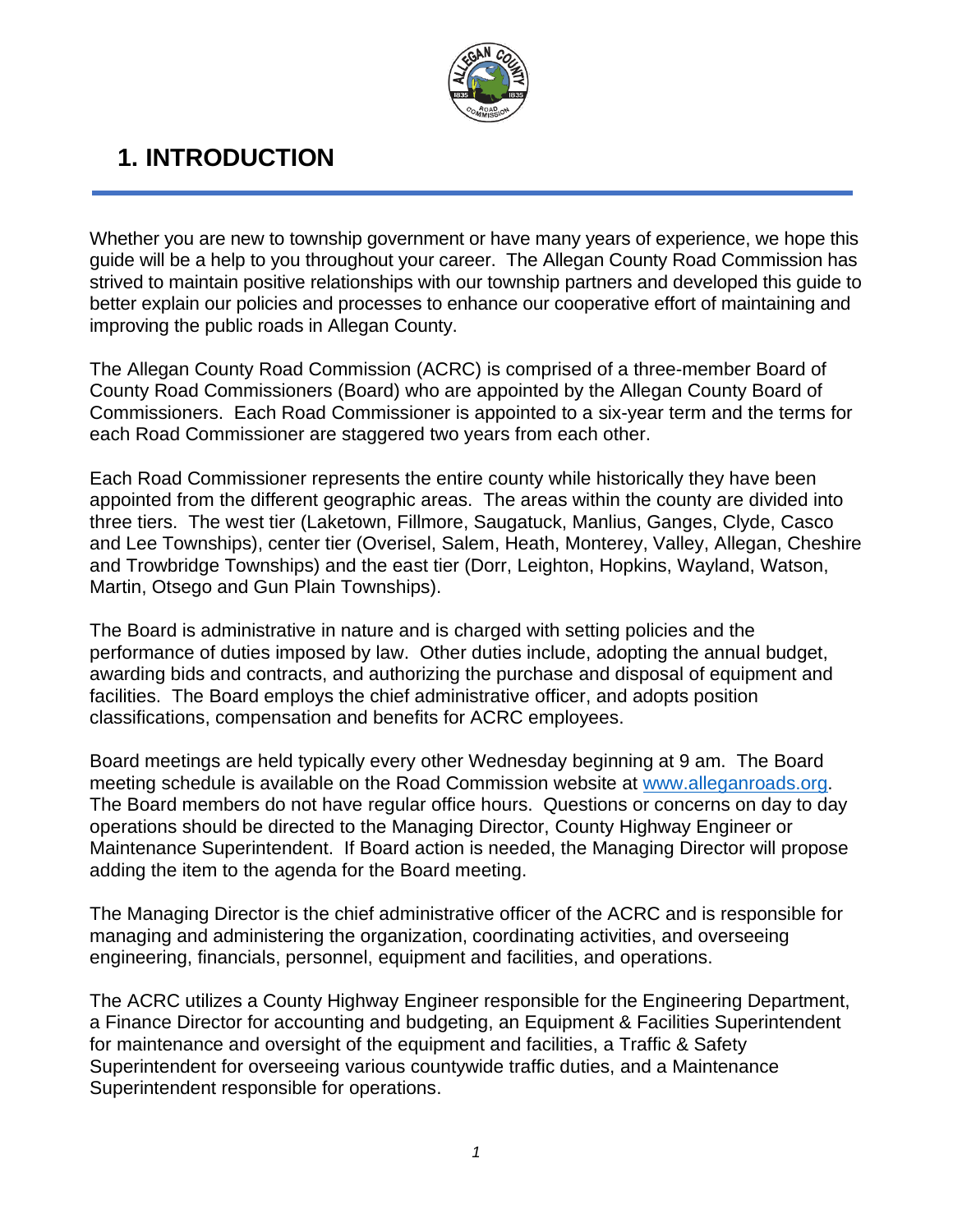

### **2. ROUTINE MAINTENANCE**

The ACRC receives funding from the State of Michigan through the Michigan Transportation Fund which comes from fuel taxes, vehicle registrations and some miscellaneous fees. These funds provide the revenue to maintain the roads under ACRC jurisdiction and cover the costs of the following maintenance items.

- Grading gravel roads
- Filling washouts
- Patching soft spots or low areas on gravel roads 50 cubic yards of gravel or less
- Patching holes in paved roads
- Roadside mowing\*
- Brush chopping within the right of way
- Cleaning culverts, catch basins and storm sewers
- Cleaning bottoms of existing drainage ditches
- Maintaining traffic signs on public roads according to the ACRC Sign Policy
- Repairing and replacing guardrail and posts
- Painting centerlines on paved roads and edge lines on roads with paved shoulders
- Winter maintenance including snow plowing and ice control
- Tree trimming, tree and stump removal
- Maintaining bridges
- Replacing deteriorated road culverts with new culverts less than 36 inches in diameter
- Replace deteriorated driveway culverts as needed

\* The ACRC will competitively bid and contract for roadside mowing within all townships. Townships may choose to include a third mowing if they agree to pay the bid price. Townships may mow the roadsides within their township or contract for the mowing of their roadsides separately from the ACRC contract. The ACRC will reimburse the township up to the current average bid price per centerline mile on local and primary roads two times per year. Any contractor who mows on county roads must obtain a permit from the ACRC. All mowing performed must meet ACRC specifications for ACRC participation. Overhead charges will not be applied to mowing.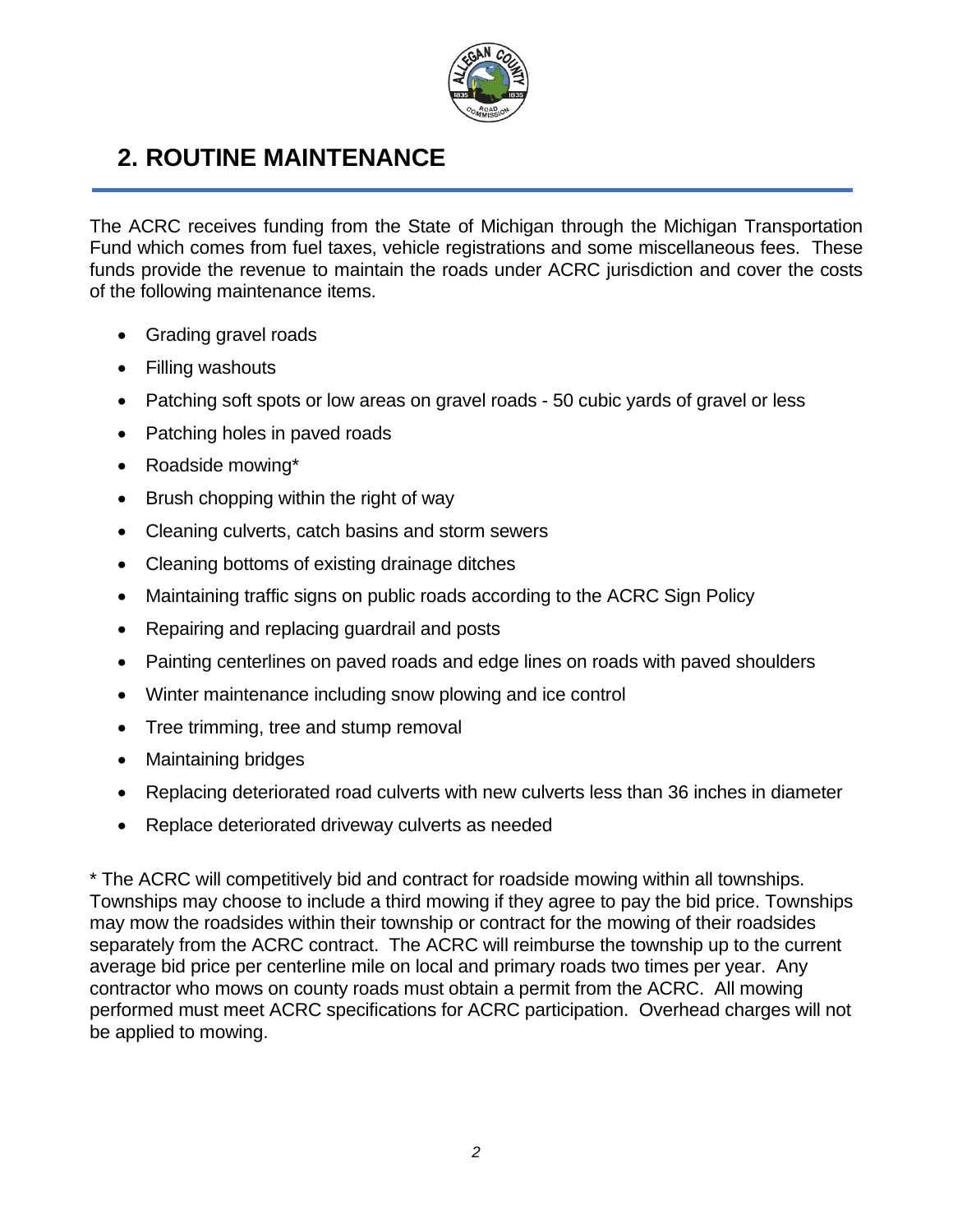

### **3. SPECIAL MAINTENANCE**

The following items of special maintenance work, which are specifically requested by townships for the local road system, are paid for by the township according to the following schedule. Estimates will be provided for projects that will be competitively bid.

#### • *Gravel Resurfacing*

This work is bid and awarded through the ACRC by contract. The cost is determined by the unit price per cubic yard as bid at the amount applied, plus the current ACRC overhead costs. The leveling of the gravel will be done at the expense of the ACRC.

#### • *Chip Seal, Slurry Seal, Micro-Surface, Fog Seal and Crack Seal*

This work is bid and awarded through the ACRC by contract. The cost is determined by the unit prices bid and the amounts of the pay items used, plus the current ACRC overhead costs on the contract cost.

#### • *Dust Control*

Townships are responsible for the cost as billed to the ACRC by the contractor. There is no charge to the township for the ACRC to prepare the roads for dust control. The townships establish the terms directly with the contractors and notify the ACRC of the contractor selected, the number of applications, and the cost, so the work order can be prepared and grading coordinated with the contractor. ACRC overhead costs will not be applied to dust control.

#### • *Brush and Tree Trimming*

This work could be completed by ACRC forces, bid and awarded by contract, or completed by a contractor on a time and materials basis. The cost is based on the ACRC cost of labor and equipment, the bid amount, or the costs billed by the contractor. This type of work is requested by townships over what the ACRC considers normal maintenance of dead and dying trees. ACRC overhead costs will not be applied to brush and tree trimming when contracted but will be when ACRC forces complete the work.

#### • *New Ditching*

This work could be completed by ACRC forces, bid and awarded by contract, or completed by a contractor on a time and materials basis. The cost is based on the ACRC cost of labor and equipment, the bid amount, or the costs billed by the contractor. This type of work is requested by townships to establish ditches in locations that do not have ditches. ACRC overhead costs will not be applied to ditching when contracted, only when ACRC forces complete the work.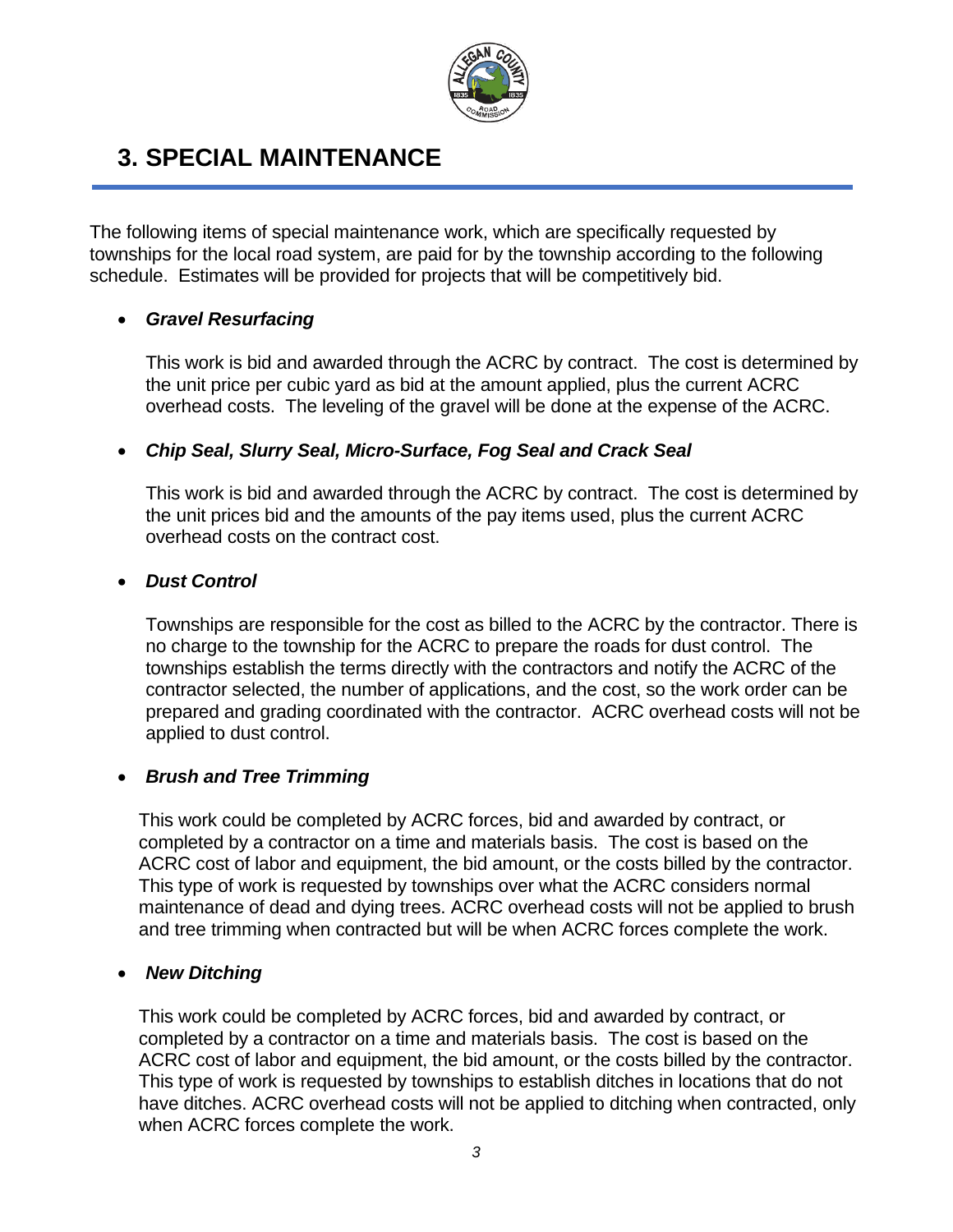

### **4. LOCAL CONSTRUCTION**

The Board has established the following policies regarding construction work on local roads.

The ACRC will provide the preliminary engineering necessary for any construction projects covered in this section. Preliminary engineering involves surveying, design, right of way acquisition, geotechnical work, and preparing the plans and specifications for bidding and construction. The ACRC will advertise and competitively bid construction projects through their office. Smaller projects may be done on a time and materials basis or by getting quotes from various contractors.

Board policy requires townships to fund construction costs for the following types of work on the local road system. The ACRC will provide estimated costs for each type of work when the township requests a work order.

#### • *New Construction*

New construction work is building a road where one does not exist. This work could be completed by ACRC forces, bid and awarded by contract, or completed by a contractor on a time and materials basis. The cost is based on the ACRC cost of labor, equipment and materials, the bid amount, or the costs billed by the contractor, plus the cost for construction engineering. The construction engineering includes staking, inspection and testing, and will not exceed 10% of the final contract cost. The construction engineering cost is based on labor, equipment, materials, and overhead costs for the project.

Board policy requires construction of local roads to meet certain design standards. The minimum width for a new local road is 32' and the ACRC uses the American Association of State Highway Transportation Officials (AASHTO) design criteria for establishing horizontal and vertical curves, clear zones, and other geometric standards. The entire right of way will be cleared of trees and brush to allow for drainage improvements and grading.

#### • *Reconstruction, Renovation, and Hot Mix Asphalt (HMA) Resurfacing/Surfacing*

This work could be completed by ACRC forces, bid and awarded by contract, or completed by a contractor on a time and materials basis. The cost is based on the ACRC cost of labor, equipment and materials, the bid amount, or the costs billed by the contractor, plus the cost for construction engineering. The construction engineering includes staking, inspection and testing and will not exceed 10% of the final contract cost. The construction engineering cost is based on labor, equipment, materials, and overhead costs for the project.

Reconstructions and renovations are used to improve existing gravel or paved roads. Board policy requires reconstruction of local roads to meet certain design standards.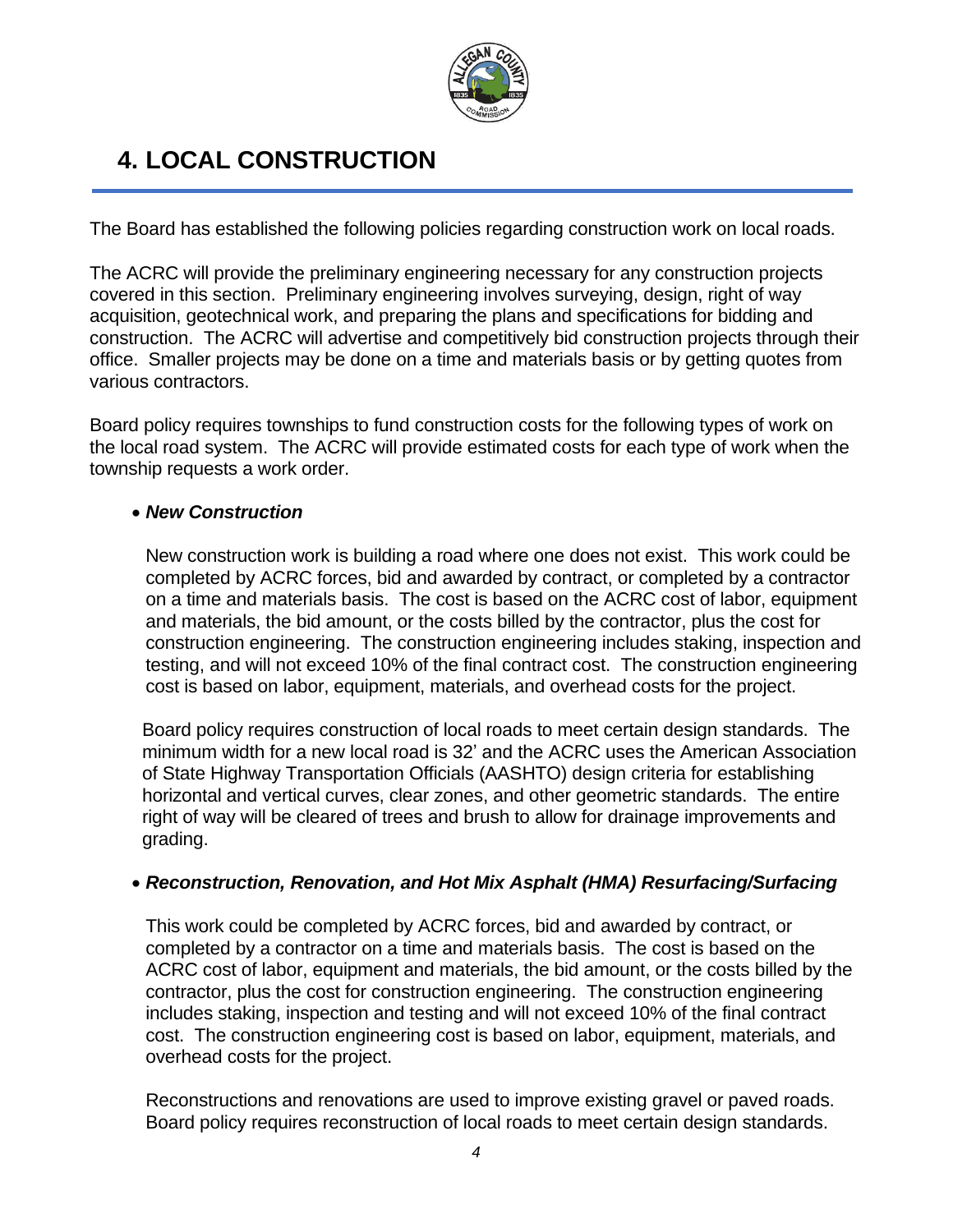

The minimum width for a reconstructed local road is 32', and the ACRC uses the American Association of State Highway Transportation Officials (AASHTO) design criteria for establishing horizontal and vertical curves, clear zones, and other geometric standards whenever possible. The entire right of way will be cleared of trees and brush to allow for drainage improvements and grading.

Existing paved roads may be renovated or resurfaced with the recommendation of the ACRC engineering staff. Renovation or resurfacing projects may be limited on width depending on the existing road footprint. The ACRC recommends a minimum 22' paved surface whenever possible.

#### • *Guard Rail Installation or Complete Replacement*

Installation or replacement of guardrail on a construction project is determined by current design standards and will be included in the cost of the project to the township. Township requests for guardrail in new locations on local roads will be at their expense.

#### • *Culvert Replacement*

Culverts are defined as a drainage structure having a span of 20 feet or less. If a culvert of any size is to be replaced as part of a road reconstruction project, the cost will be part of the total road project cost. If a culvert is to be replaced as a stand alone or emergency project, the township will be billed for the total cost of the work, whether by contract or ACRC forces.

Many times smaller culverts are replaced on a time and materials basis with ACRC forces working with a contractor. Large culverts, like concrete box culverts, typically require construction plans and are bid as a project.

Board policy requires individual or emergency replacement culverts 36 inches and larger to be paid for by the township. The ACRC will pay for culvert replacement less than 36 inches. Many times the size is dictated by the Michigan Department of Environment, Great Lakes & Energy (EGLE) or the Allegan County Drain Commission as permits are generally required for replacing culverts. The size used to determine whether the culvert will be funded by the township or the ACRC is based on the replacement culvert. Policy also requires replacement culverts to be made of concrete unless it is deemed not practical by the County Highway Engineer.

#### • *Bridge Replacement*

Bridges are defined as structures having a span of more than 20 feet. Multiple culverts may be defined as a bridge if they meet certain requirements for size and spacing between culverts. The ACRC participates in the Local Bridge Program which is overseen by the Michigan Department of Transportation. Bridge replacement,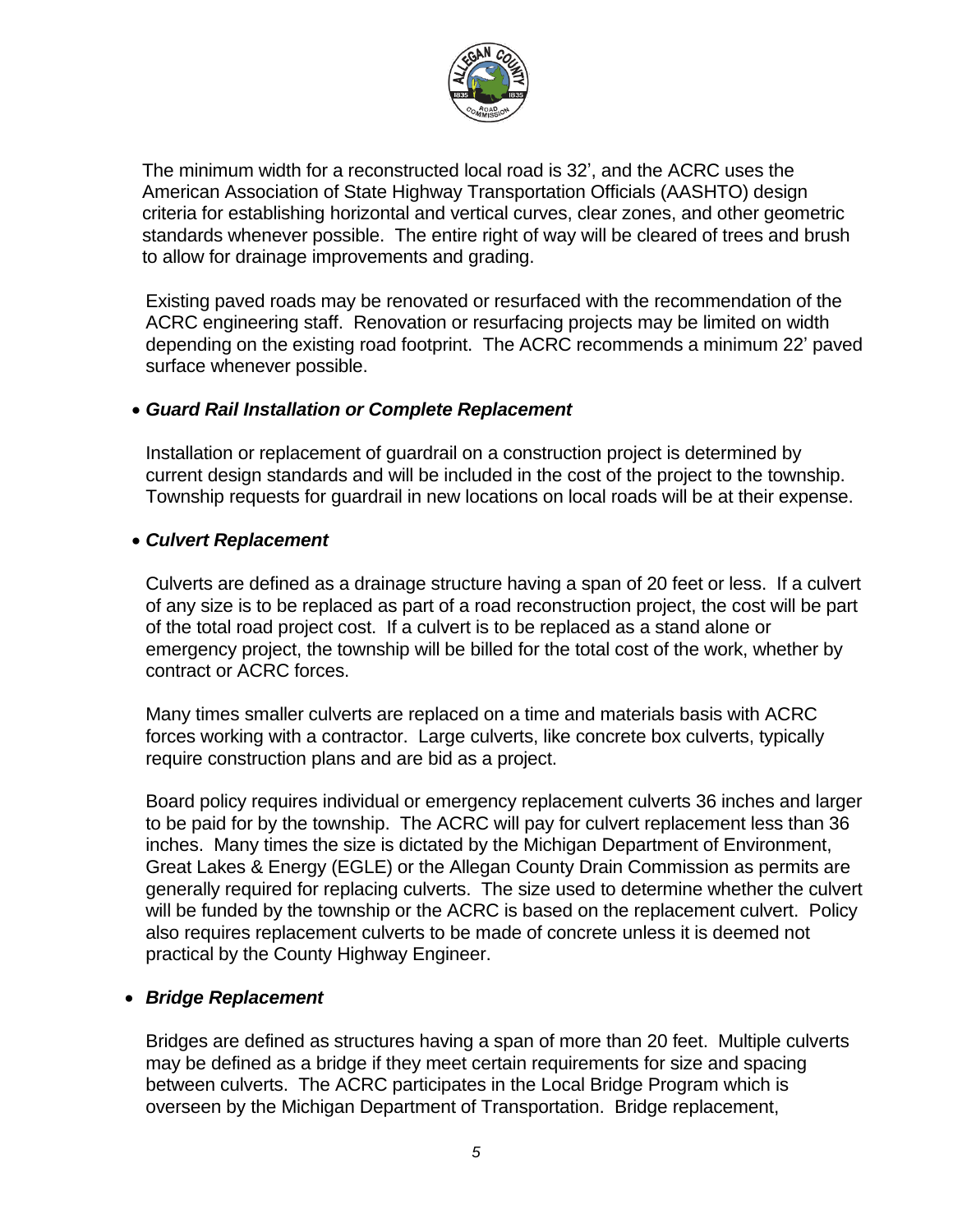

Rehabilitation, and preventative maintenance applications are submitted to our Regional Bridge Council annually to be evaluated for funding. Selected projects are typically funded with a combination of Federal, State and ACRC funds. The minimum local match amount the ACRC pays is 5% of the construction cost. Townships would be expected to participate in the cost of extensive or unusual approach road construction, when the limits of federal and state funding are exceeded.

If a bridge is replaced outside the Local Bridge Program, the ACRC will still pay 5% of the construction costs with the township funding any remaining local cost. The participation amounts may be negotiated.

#### • *Undeveloped Roads or Seasonal Roads*

Construction costs on undeveloped roads or seasonal roads are the responsibility of the township. The township has the option of using a special assessment district or other means of property owner contribution to fund the project. The ACRC requires these types of roads to be built to ACRC local road standards in order to be certified and maintained for the entire year. Smaller projects may be done on a time and materials basis or by getting quotes from various contractors.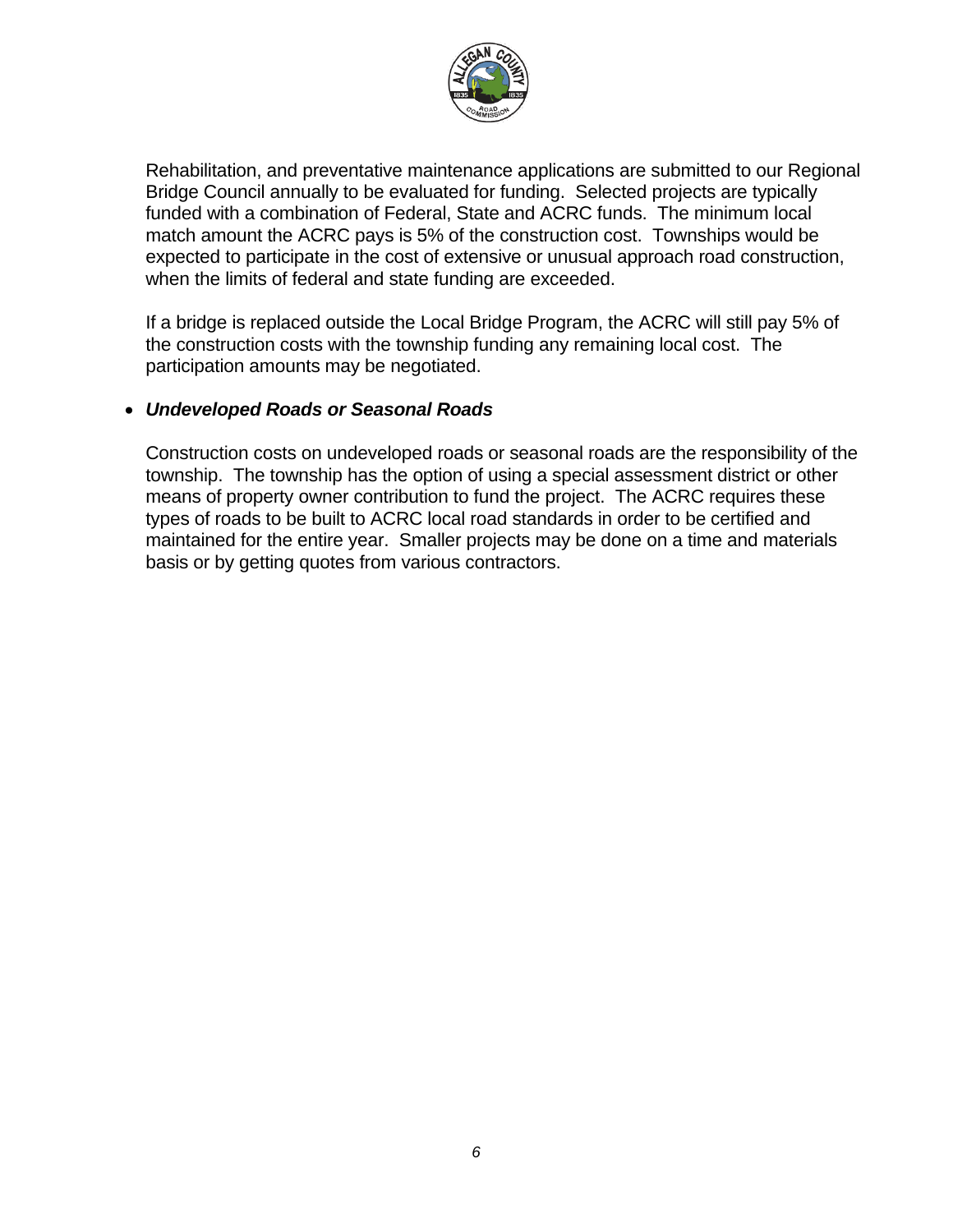

### **5. PRIMARY CONSTRUCTION**

The Board has established the following policies regarding construction work on primary roads. The policies for primary road construction and renovation apply to all projects regardless of the source of funding. Primary road shoulder paving cost participation by townships only applies when a project is funded by ACRC or primary millage revenue. Safety projects funded through the Federal Local Safety Program do not require any contributions from townships.

#### • *New Construction*

New construction work is building a road where one does not exist. This work could be completed by ACRC forces, bid and awarded by contract, or completed by a contractor on a time and materials basis. Township contribution amounts will be negotiated between the ACRC and the township.

Board policy requires construction of local roads to meet certain design standards. The minimum width for a new primary road is 34' and the ACRC uses the American Association of State Highway Transportation Officials (AASHTO) design criteria for establishing horizontal and vertical curves, clear zones, and other geometric standards. The entire right of way will be cleared of trees and brush to allow for drainage improvements and grading.

#### • *Reconstruction*

When a gravel or paved primary road is reconstructed for pavement or repaving, the township shall contribute \$50,000 per mile towards the project cost.

#### • *Renovation*

When an existing paved primary road is resurfaced and major renovation work is required, such as extensive building of shoulder widths, ditch relocation, tree removals and spot grade improvements, but most of the original paved surface is only resurfaced, the township shall contribute \$35,000 per mile towards the project cost.

#### • *Shoulder Paving*

When a primary road is being resurfaced and the shoulders are to be paved for the first time, the township shall pay the cost of the top two inches of asphalt for the width of the paved shoulder, at the bid unit cost of the asphalt to be used. Future road resurfacing shall include the cost of the shoulders as part of the project.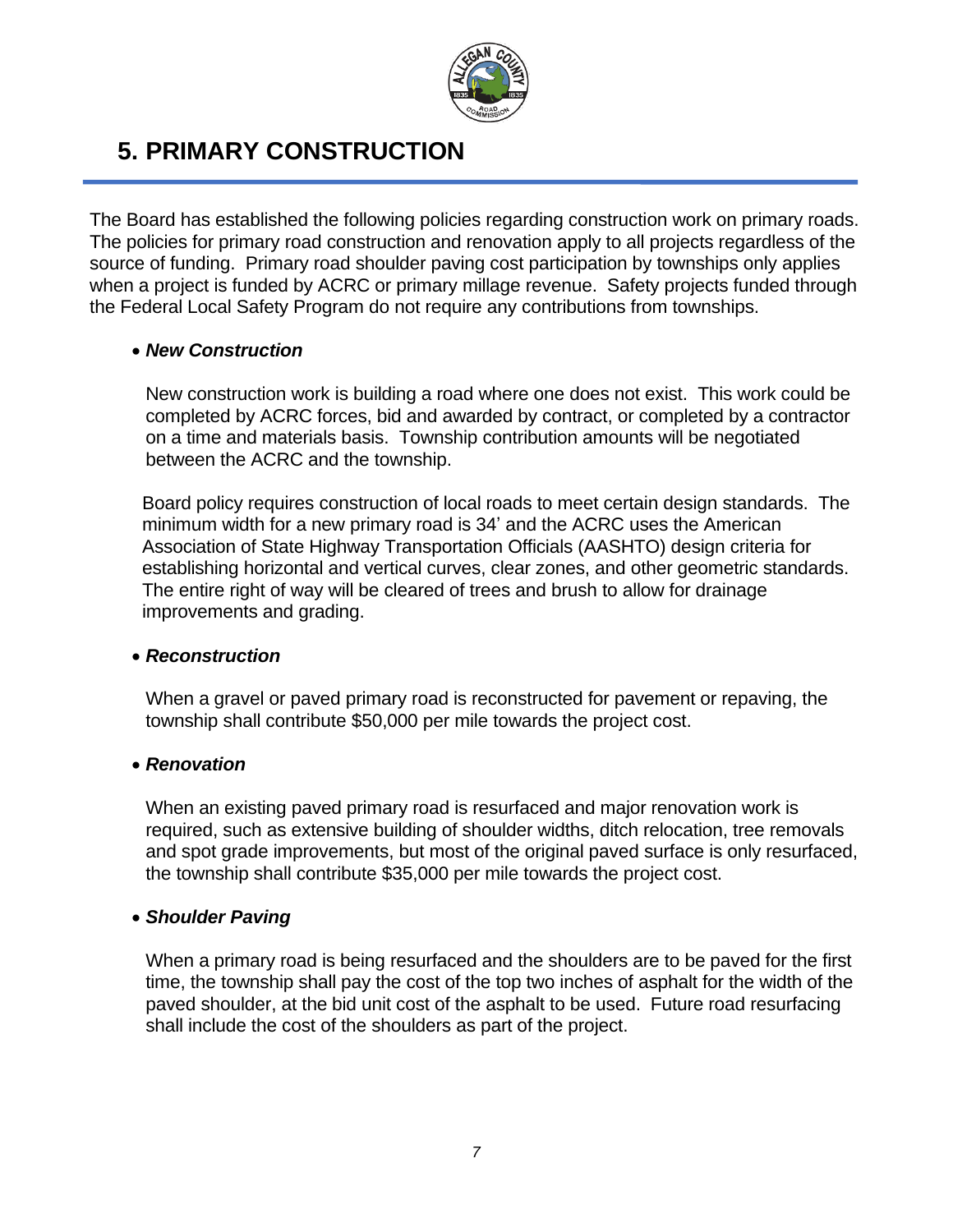

### **6. PROJECT SELECTION PROCESS**

Projects not classified as routine maintenance require township participation. The ACRC utilizes a work order form as the legal binding agreement between the township and the ACRC to do this type of work. A sample work order is shown in Appendix A.

The ACRC staff provides annual recommendations and current data to the townships to help in their project selections. Within the next few years, the ACRC anticipates being able to provide each township an asset management plan to aid in project selection in order to optimize the local road system within each township.

In December of each year, the Maintenance Superintendent will provide each township with gravel recommendations. These recommendations are based on inspection of the gravel roads within the townships, discussion with district foremen on how the gravel surface is functioning, and historical data of when the road was last graveled. The recommendations will be prioritized based on these factors and each township will select which locations they are able to fund based on their budget and local input.

The County Highway Engineer coordinates rating all paved roads in Allegan County each year using the Pavement Surface Evaluation and Rating (PASER) system. This is a rating system using a scale of 1-10 that has been used in Michigan since 2004 to analyze the condition of paved roads by looking at surface distresses. The latest PASER ratings for local roads are provided to the townships in November of each year for use in the project selection process. More information on the PASER ratings, including what factors are included in the ratings and recommended treatments depending on condition, is included in Appendix B.

The ACRC requires township project selections to meet the following deadlines:

Reconstruction/Renovation – September two years prior to construction (ie. September 2021 for 2023 construction)

Paving/Resurfacing – January for following year construction (ie. January 2021 for 2022 construction)

Culvert replacements – September for next year construction (ie. September 2021 for 2022 construction)

Gravel – work orders by March for placement that year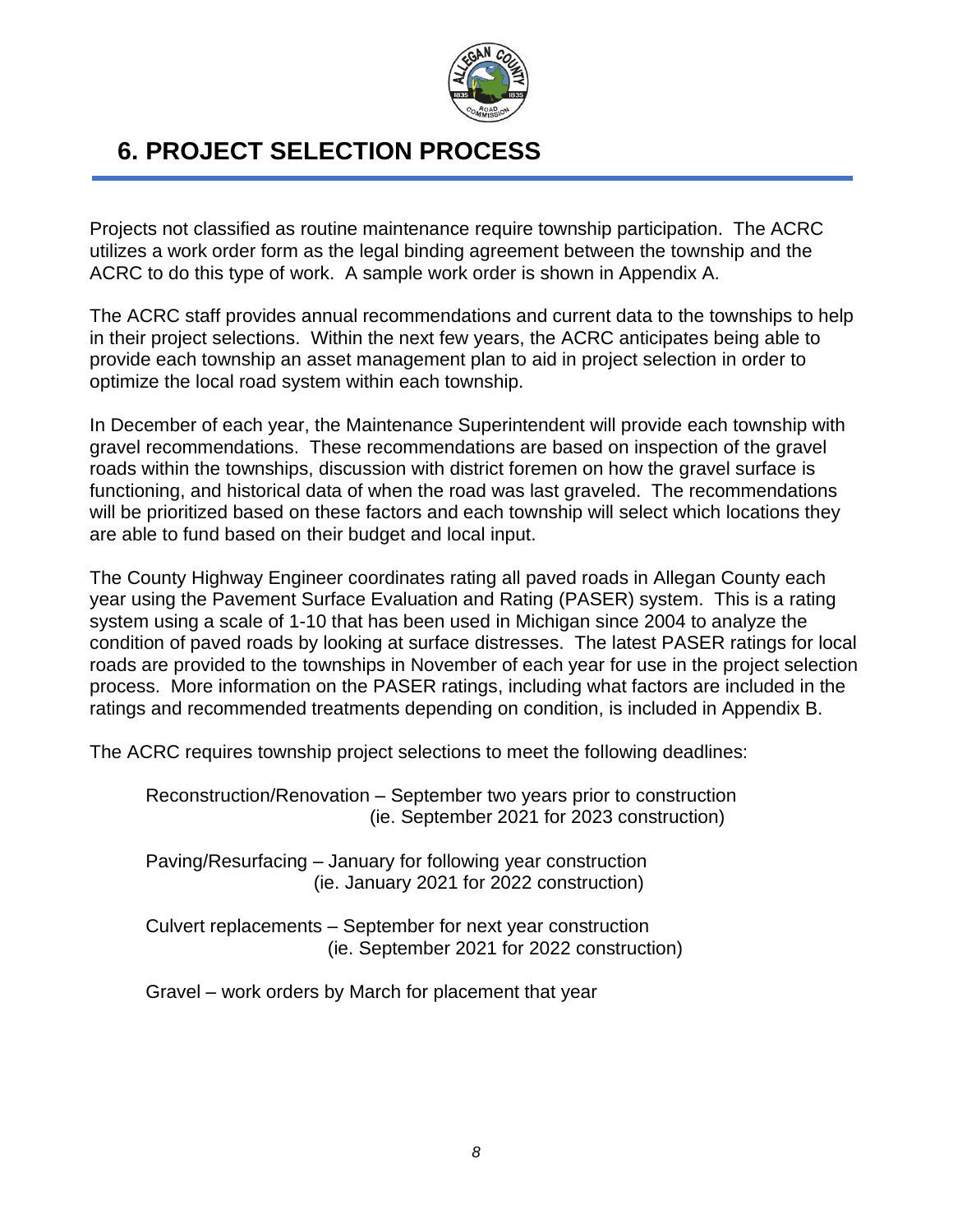

The ACRC sends letters to adjacent property owners on construction and renovation projects to inform them of the project, give them a brief explanation of what the project will entail, and provide contact information so they can provide input and discuss concerns. Maintenance and paving projects are typically less disruptive, and with the amount of these types of projects we complete each year, property owners are not notified directly by the ACRC. If the township wants to provide additional notification, the ACRC will supply additional information for the township to use as requested.

In the past, the ACRC provided work orders for the various types of special maintenance and construction type projects to the townships, bid the projects, then asked each township for approval of the bid prices prior to awarding the contracts. The additional approval of bid prices can cause significant delays in the short construction season we have in Michigan.

Beginning in 2021, the ACRC will provide the townships an estimated cost for paving and gravel projects, and if bid prices come back at or below the estimated cost, the project will be awarded to the lowest qualified bidder meeting the specifications. If bid prices are higher than the estimated cost, the township will be asked to approve them prior to awarding the contract.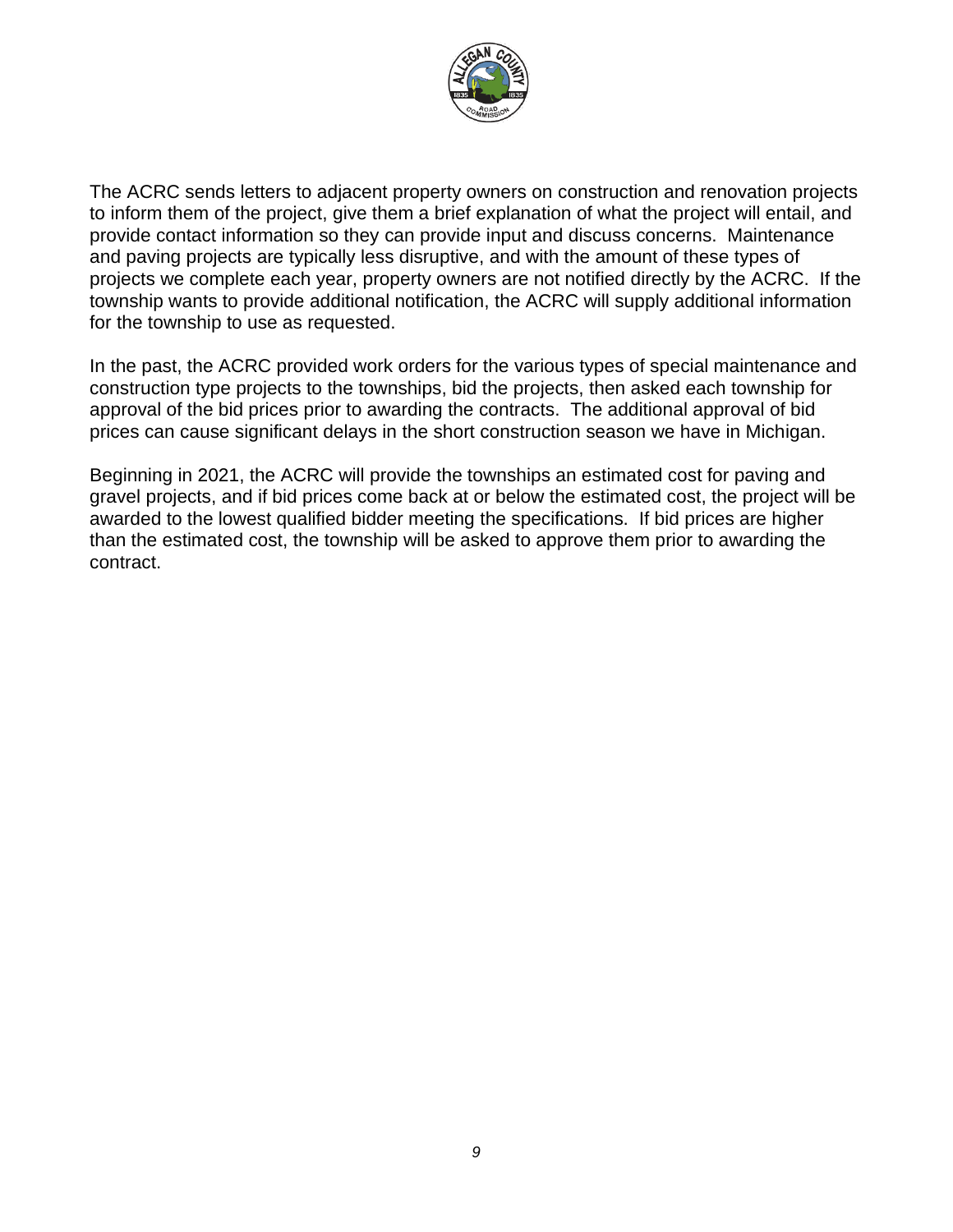

## **7. REVENUE SHARING**

Beginning in 2018, the Board approved the Local Road Revenue Sharing Policy (LRRSP). This policy was a direct result of increased State funding provided to the ACRC and distributed through the Michigan Transportation Fund (MTF). The LRRSP is contingent on the funding from the State, through the MTF, being received by the ACRC.

The LRRSP is based on a 1:1 cost share with the townships. The rate per township has increased each year as revenues have increased. For 2021, the maximum amount of revenue sharing to each township in Allegan County is \$50,000. The Board will review the amount annually to determine the availability in future years. LRRSP funds not utilized in the calendar year they are available will not be carried over for use in future years, nor be made available to other townships.

The eligible uses for the matching funds from the LRRSP are:

- Crack seal
- Chip seal
- Fog seal
- Slurry seal
- Micro-surface
- HMA surfacing/resurfacing
- Gravel resurfacing
- Reconstruction
- Culvert replacement
- Dust control
- Brush and tree trimming beyond normal maintenance
- Guardrail installation or replacement

In addition to these eligible activities on the local road system, the LRRSP will allow for townships to use the matching funds to fulfill costs required for renovation, reconstruction, and paved shoulders on the primary road system.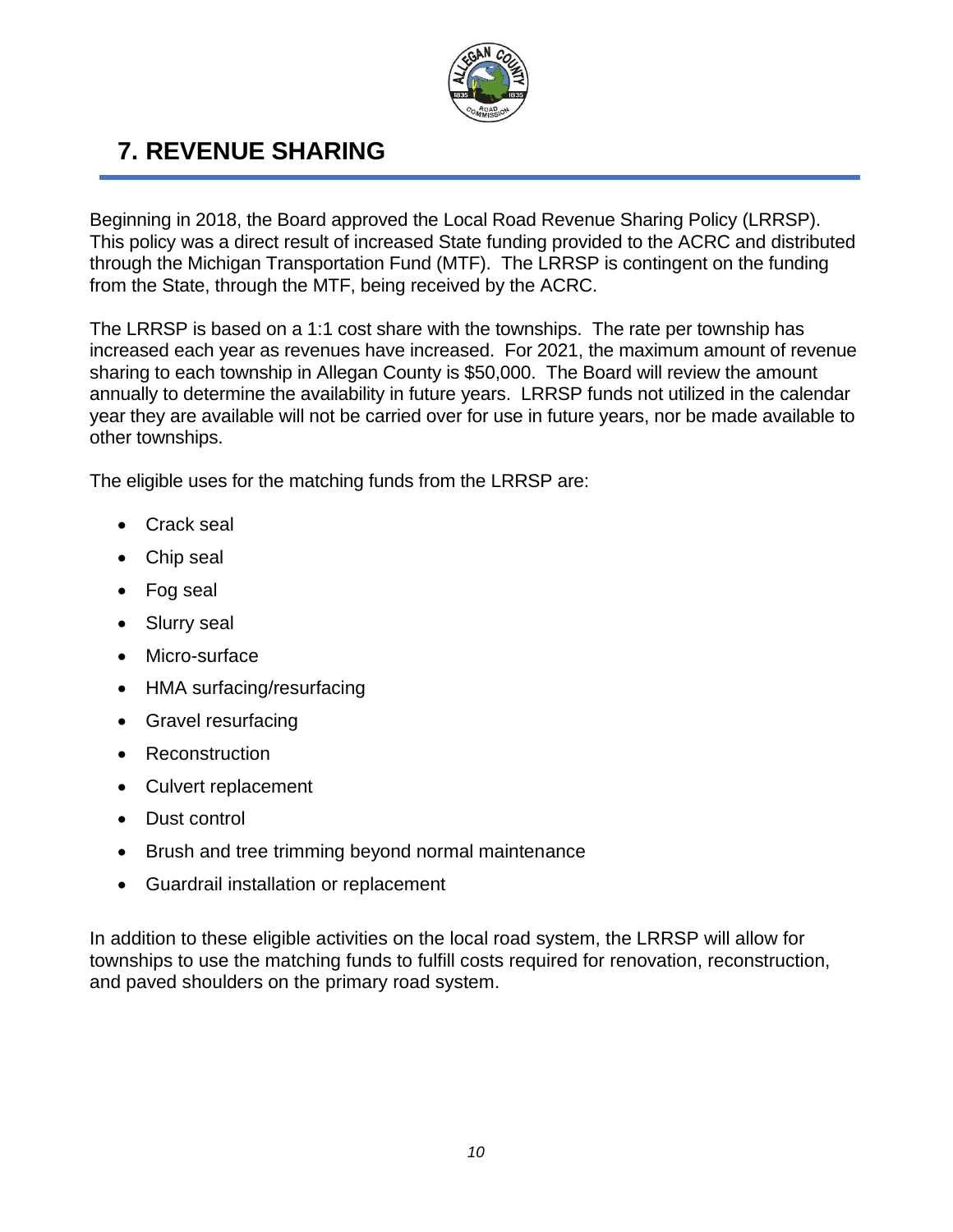

### **8. PRIMARY MILLAGE**

Allegan County has a countywide millage dedicated to primary roads. The one mill primary road millage has been in place since 1968. It was originally voted in for bridge and culvert replacements and funded 111 bridges and culverts between 1968 and 1982.

In 1982 the millage language changed from bridge and culvert replacements to primary road resurfacing. In 2008 the language changed again to include "preservation and preparation" along with resurfacing. This allowed for the millage funds to be used for a wider variety of work including chip seal, large culvert replacements, and renovation type projects.

When the millage was renewed in 2012 it was for a six-year period instead of the historical fiveyear period to align with the regular election cycle.

The millage was established to split the revenue up equally between six areas. Each area contains four townships. About 30% of the revenue collected countywide goes to the cities and villages within Allegan County. The ACRC keeps track of the running balances for each area by tracking the revenues and expenses for projects. Depending on the year, some areas may have a negative balance, while others have a positive balance. This allows for funds to be reserved and carried forward, allowing for larger projects which typically results in better bid prices.

Each year the ACRC develops a proposed plan for projects and meets with each area to discuss the proposal and review the projects from the previous year. This annual meeting is an opportunity for townships to provide input on millage projects as well as discussing local roads. The ACRC uses this opportunity to provide information to the townships on estimated costs for road work, changes to policies or procedures and networking with township officials. The ACRC Board, Managing Director, County Highway Engineer and Maintenance Superintendent attend the meetings to allow new township officials to get to know who they are working with and be able to discuss any project or maintenance concerns.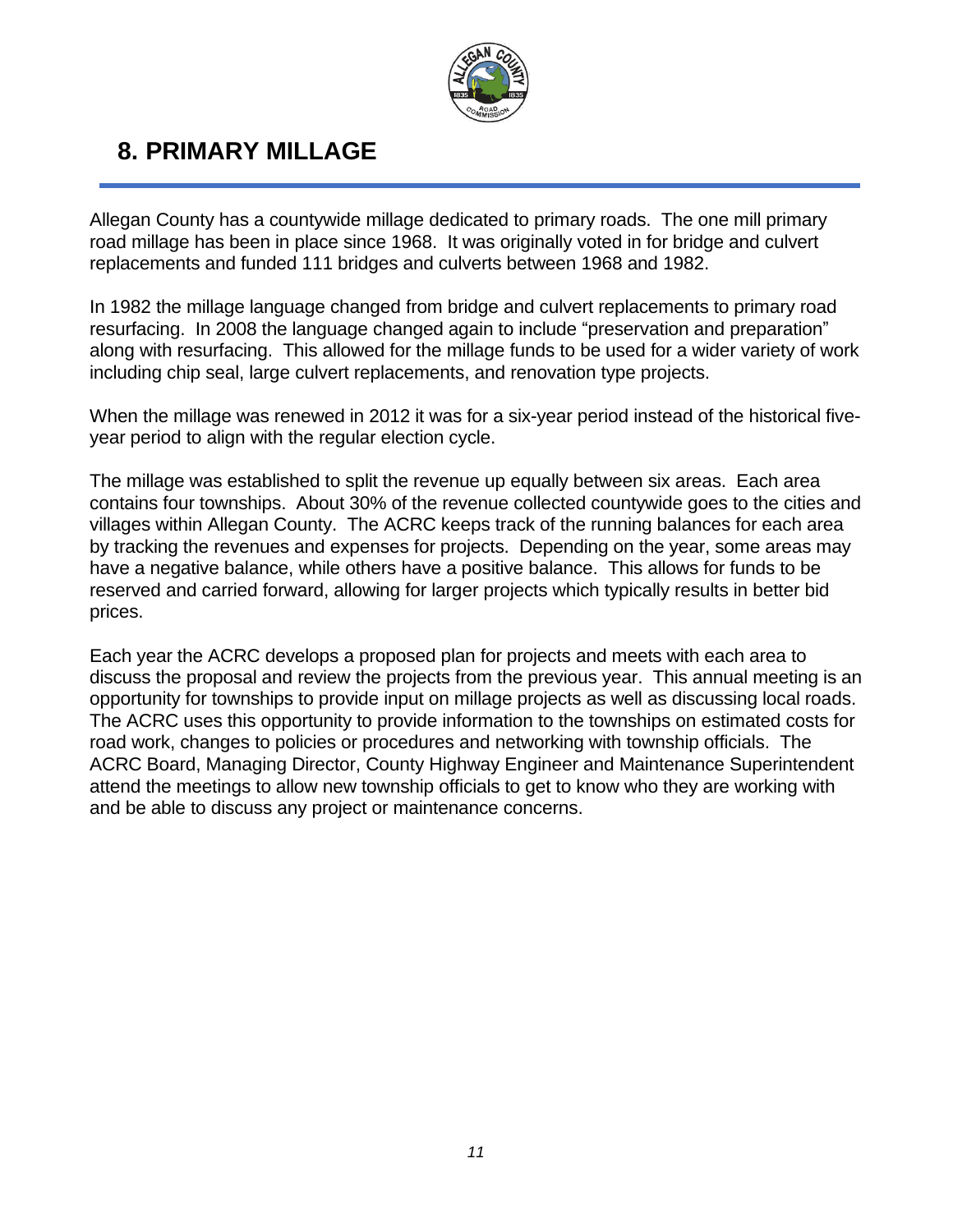

### **9. ASSET MANAGEMENT**

According to the Moving Ahead for Progress in the 21<sup>st</sup> Century Act (MAP-21), "Asset management is a strategic and systematic process of operating, maintaining, and improving physical assets, with a focus on both engineering and economic analysis based upon quality information, to identify a structured sequence of maintenance, preservation, repair, rehabilitation and replacement actions that will achieve and sustain a desired state of good repair over the lifecycle of the assets at minimum practicable cost." In short, it is doing the right treatment, at the right time, to maintain the asset in good condition, at the lowest cost. The ACRC follows principles of asset management to help determine the right treatment at the right time to efficiently utilize limited funding.

The ACRC is responsible for maintaining approximately 1,798 miles of roads, 155 bridges and an estimated 6,000+ culverts. We are responsible for the  $5<sup>th</sup>$  highest centerline miles of road and the 9<sup>th</sup> highest number of bridges within any county in the State. Recent changes in State law require us to develop a formal asset management plan for certified roads under our jurisdiction by October 1, 2022. With the structure and policies we have in place, we intend to provide each township with an asset management plan for local roads in addition to having a plan for primary roads.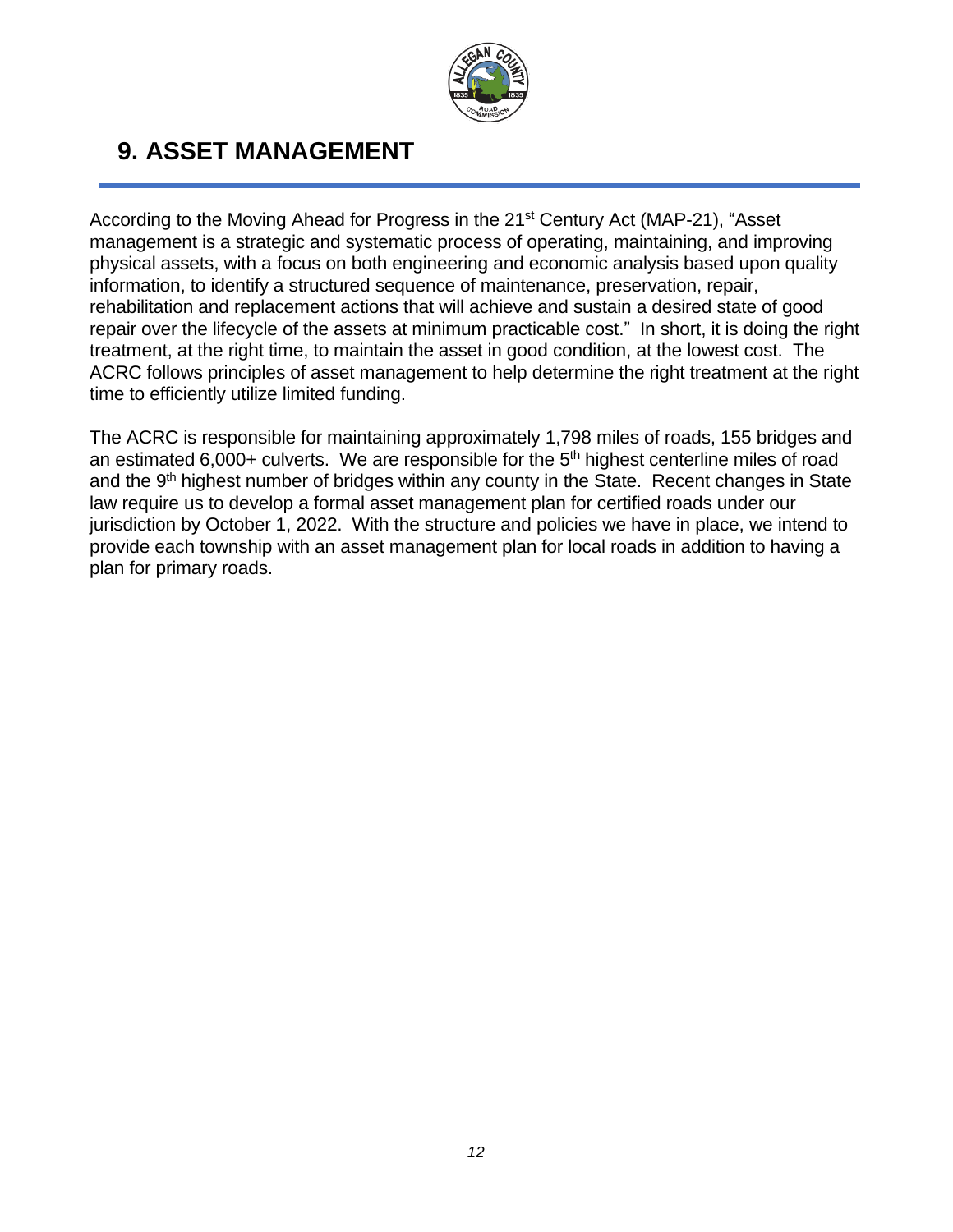

### **APPENDIX A – EXAMPLE WORK ORDER**

**Construction Year 20\_\_\_ \_\_\_\_\_\_\_\_\_\_\_ Township**

#### **TOWNSHIP WORK ORDER FOR CONSTRUCTION or SPECIAL MAINTENANCE ON PUBLIC ROADS**

Note: One copy of this form is furnished. The Township Supervisor and Clerk are to sign, date, and return **1 copy** to the Road Commission by **email, fax or US Mail** for approval and signature. An approved copy will be returned to the Township Board. This is legal proof that the Township Board is in full compliance with the laws regarding contractual relations with the County Road Commission.

To: Board of County Road Commissioners of Allegan County 1308 Lincoln Road Allegan, Michigan 49010

Under provisions of the general highway laws and specifically Act No. 51 P.A. 1951 as amended, the following road work was authorized by the Township Board under date of \_\_\_\_\_\_\_\_\_\_\_\_\_\_\_.

#### *INSERT PROJECT DESCRIPTION HERE*

| <b>Township Supervisor</b>                           | Date | <b>Township Clerk</b> |      | Date |
|------------------------------------------------------|------|-----------------------|------|------|
| Approved by                                          |      | Chairman              | Date |      |
| Board of County Road Commissioners of Allegan County |      |                       |      |      |